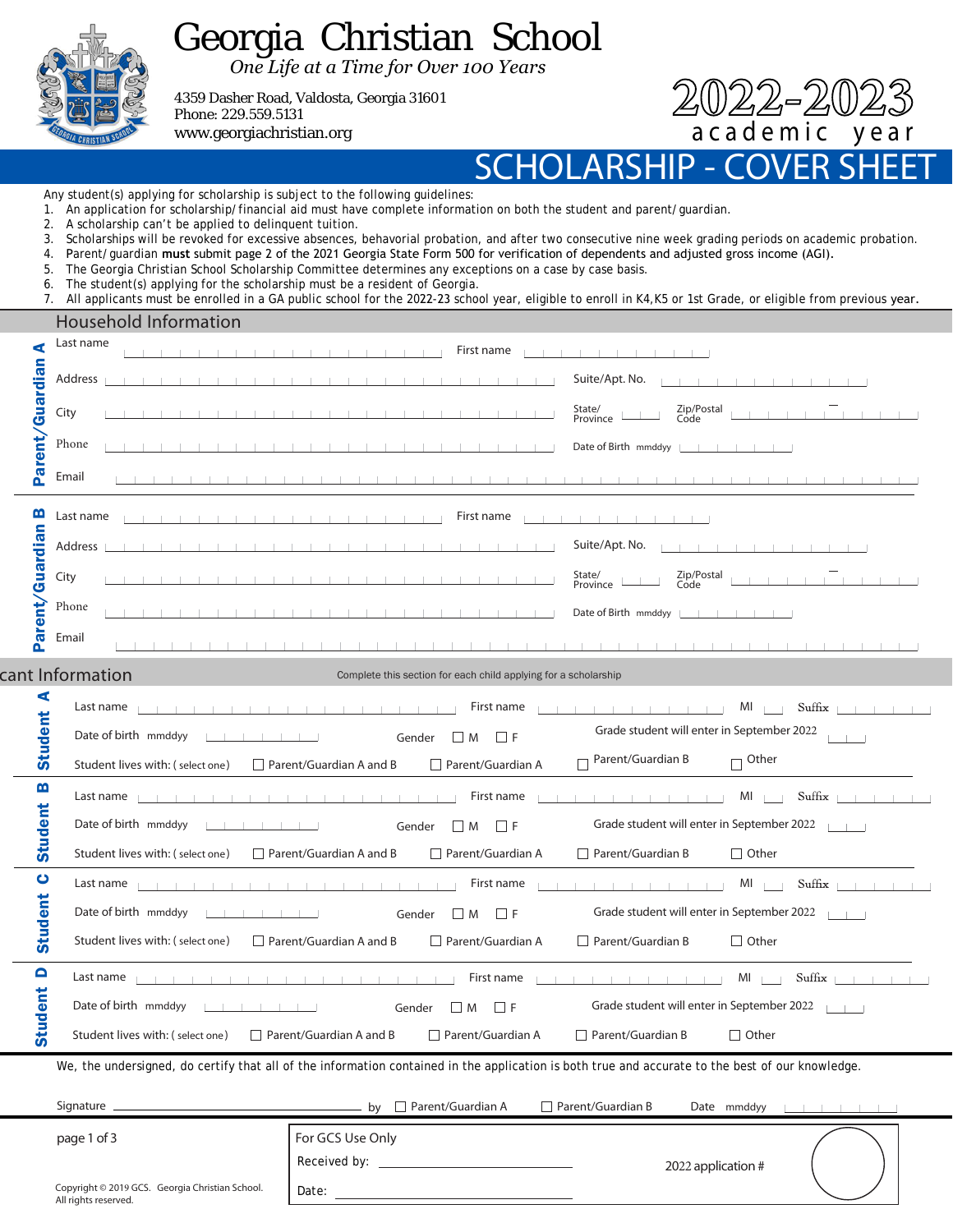

## Georgia Christian School

*Academic Excellence in a Christian Environment*

4359 Dasher Road, Valdosta, Georgia 31601 Phone: 229.559.5131 www.georgiachristian.org



SCHOLARSHIP - SELECTIO

Any student(s) eligible for a scholarship will be evaluated based on the following guidelines:

- A. Need Request Narrative
- B. Financial need<br>C. Participation in
- Participation in GCS service projects
- D. Number of Children attending GCS

## **Need Request Narrative** A

PLEASE DESCRIBE IN DETAIL YOUR REASON FOR NEEDING THIS SCHOLARSHIP ASSISTANCE:

|  |  |  | We, the undersigned, do certify that all of the information contained in the application is both true and accurate to the best of our knowledge. |
|--|--|--|--------------------------------------------------------------------------------------------------------------------------------------------------|
|  |  |  |                                                                                                                                                  |

| Signature                                                               | $\Box$ Parent/Guardian A<br>hv   | Parent/Guardian B | Date mmddyy        | . |
|-------------------------------------------------------------------------|----------------------------------|-------------------|--------------------|---|
| page 2 of 3                                                             | For GCS Use Only<br>Received by: |                   | 2022 application # |   |
| Copyright © 2019 GCS. Georgia Christian School.<br>All rights reserved. | Date:                            |                   |                    |   |